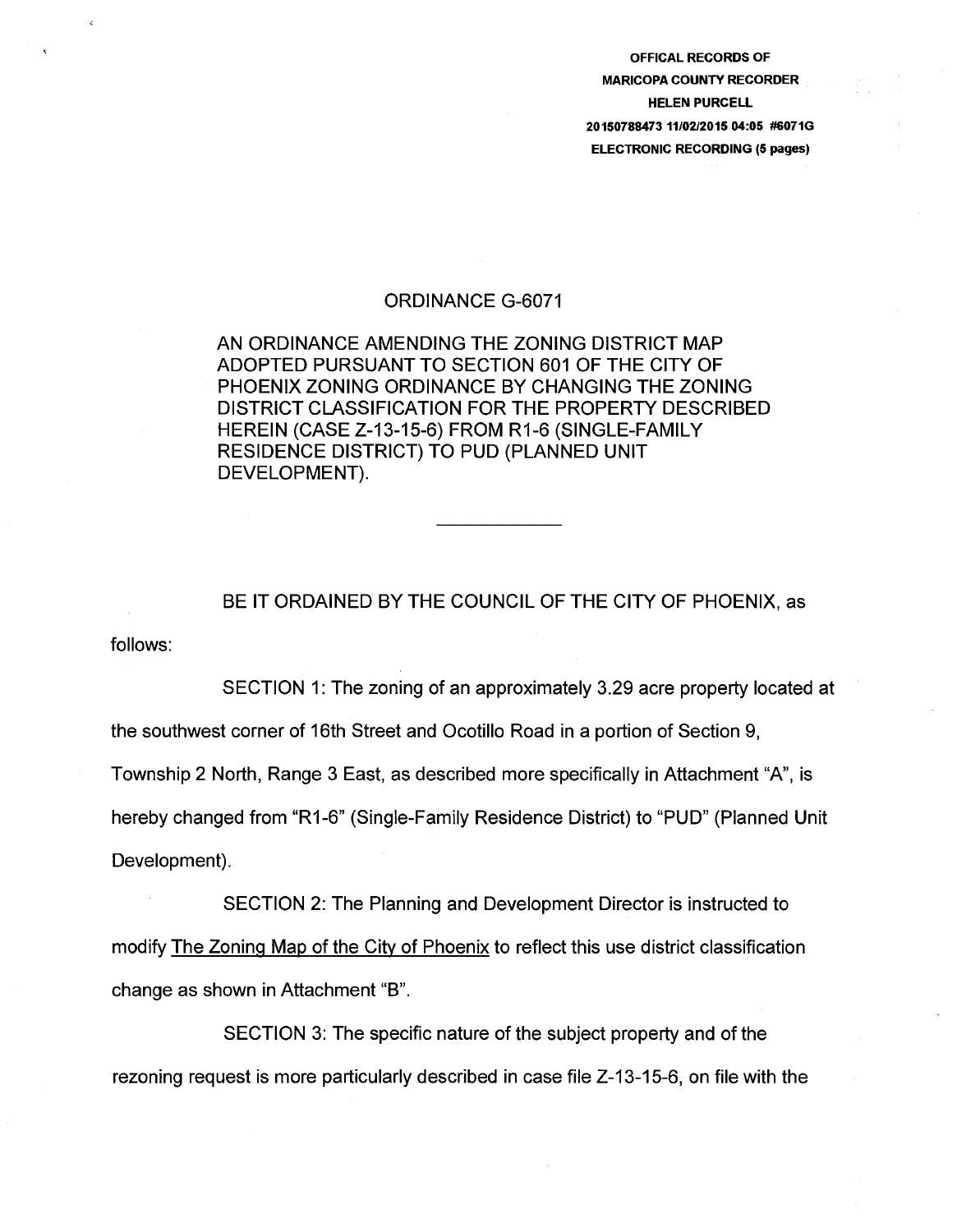Planning and Development Department. Due to the site's specific physical conditions and the use district applied for by the applicant, this rezoning is subject to compliance with the PUD narrative and the following stipulations, violation of which shall be treated in the same manner as a violation of the City of Phoenix Zoning Ordinance:

- 1. An updated Development Narrative for the 16th & Ocotillo PUD reflecting the changes approved through this request shall be submitted to the Planning and Development Department within 30 days of City Council approval of this request. The updated Development Narrative shall be consistent with the Development Narrative date stamped August 19, 2015.
- 2. The property owner shall dedicate a 10 foot sidewalk easement on the west half of 16th Street for the length of the project as approved by the Planning and Development Department.
- 3. The property owner shall dedicate a 5 foot sidewalk easement on the south half of Ocotillo Road for the length of the project as approved by the Planning and Development Department.
- 4. The property owner shall construct a 6 foot wide sidewalk along 16th Street which shall be detached with a minimum five foot wide landscaped strip located between the sidewalk and back of curb as approved by the Planning and Development Department.
- 5. The property owner shall provide a deposit in the amount of \$5000 into a Street Transportation Department Escrow Account to be utilized for traffic calming measures. These funds may be contributed toward the purchase and installation of such devices as speed humps/CUSHIONS, or raised crosswalks (speed tables), limited turning, traffic diverters or other such traffic calming or management tools for the area bounded by 12TH Street, 16th Street, Ocotillo Road and Glendale Avenue. Distribution of funds shall be at the mutual agreement of the residents on affected streets and the City of Phoenix Streets Department Safety and Neighborhood Traffic Section, following the standard Street Transportation Department petitioning guidelines. Owner may apply for reimbursement of escrow funds from the Street Transportation Department if no formal petition has been submitted within 18 months from the issuance of a Certificate of Occupancy for the 24 single family homes.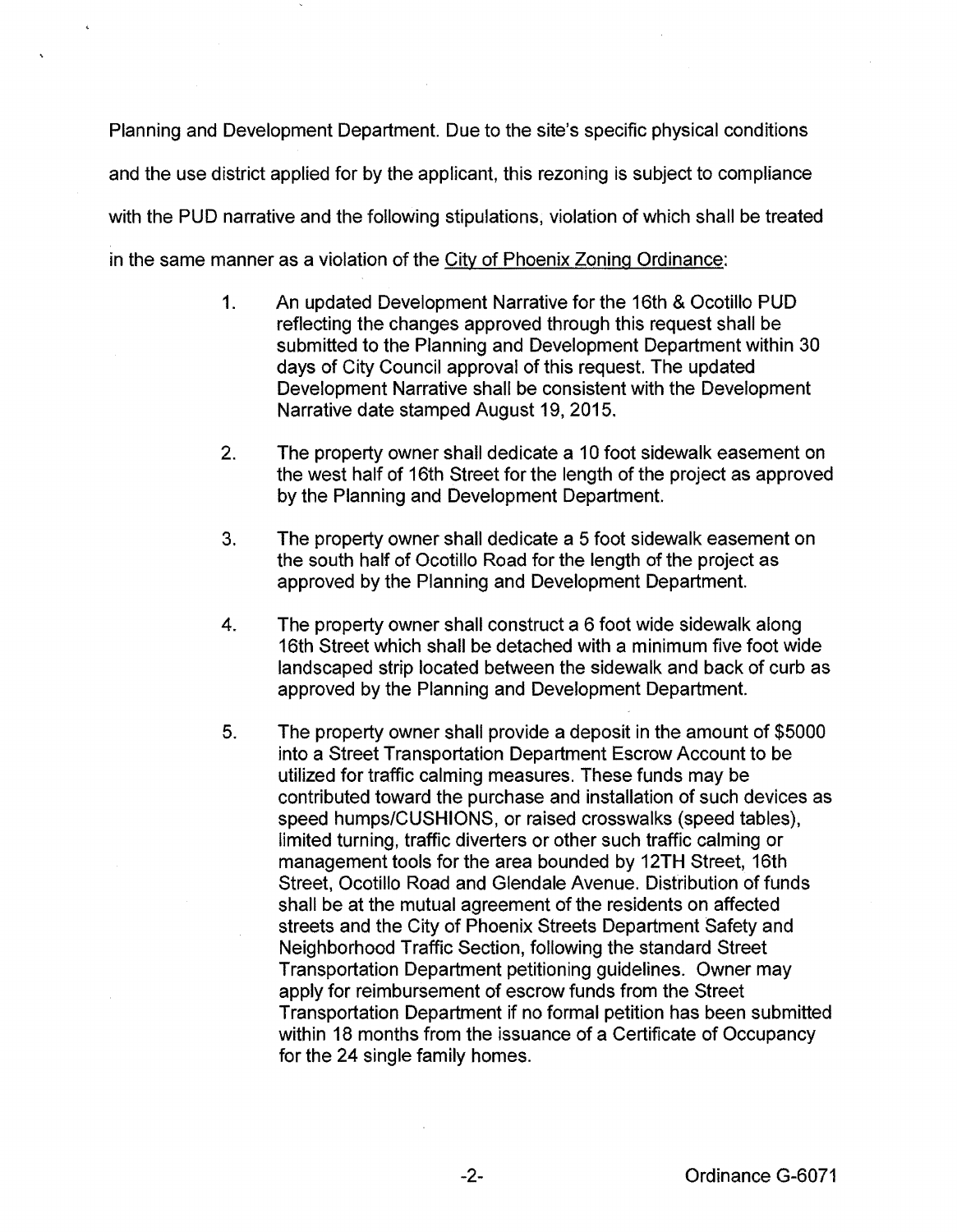SECTION 4: If any section, subsection, sentence, clause, phrase or portion of this ordinance is for any reason held to be invalid or unconstitutional by the decision of any court of competent jurisdiction, such decision shall not affect the validity of the remaining portions hereof.

PASSED by the Council of the City of Phoenix this 28th day of October,

2015.



**MAYOR** 

ATTEST:

City Clerk

APPROVED PORM:<br>( WWW Acting City Attorney pm)

REVIEWED BY: City Manager

PL:tml:1206310v1: (CM#41) (Item #51) 10/28/15

Attachments: A- Legal Description (1 Page) B- Ordinance Location Map (1 Page)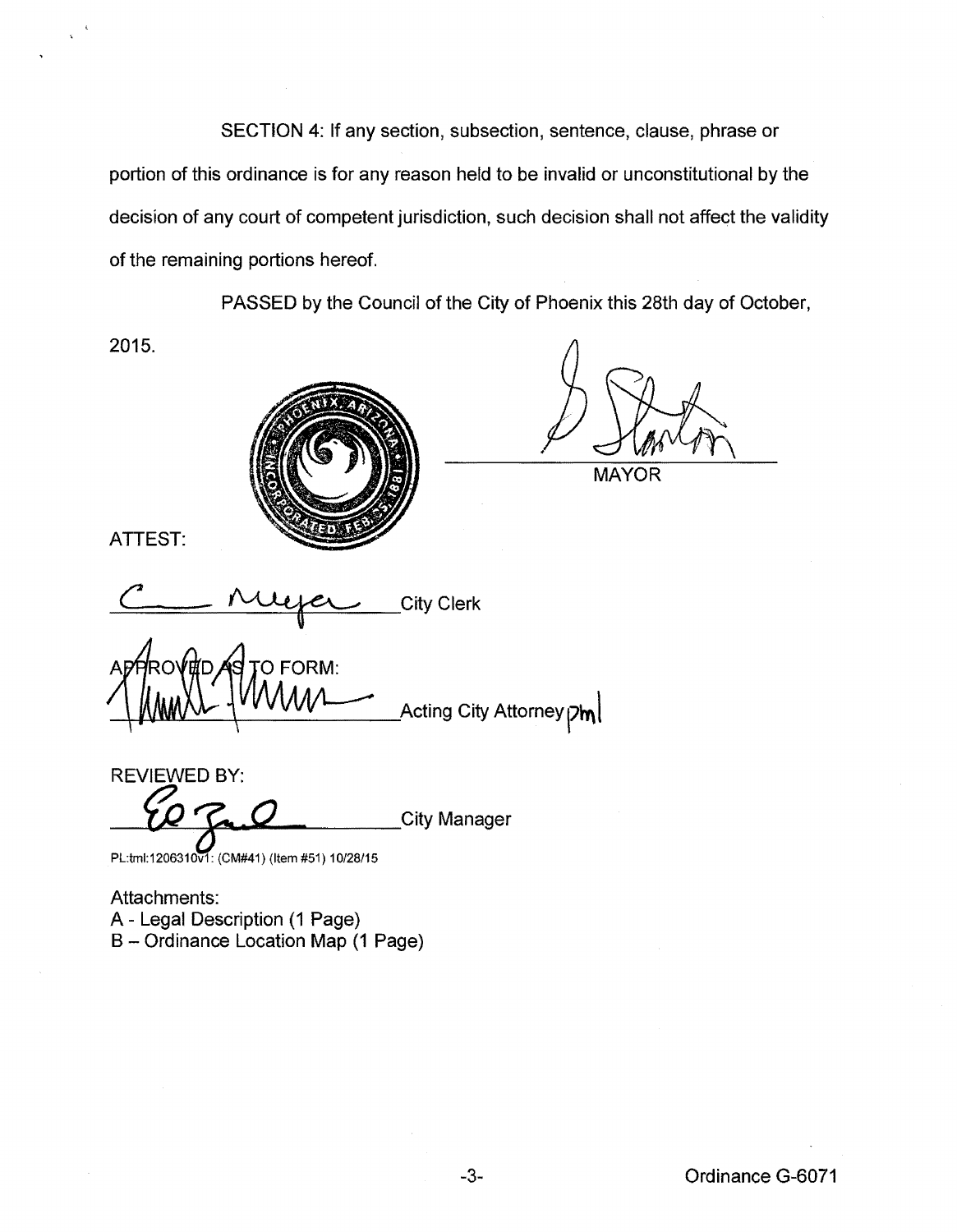## ATTACHMENT A

 $\chi^{(0)}$ 

## LEGAL DESCRIPTION FOR Z-13-15-6

A PORTION OF THE NORTH HALF OF THE NORTHEAST QUARTER OF THE SOUTHEAST QUARTER OF THE NORTHEAST QUARTER OF SECTION 9, TOWNSHIP 2 NORTH, RANGE 3 EAST, OF THE GILA AND SALT RIVER MERIDIAN,MARICOPA COUNTY, ARIZONA AND MORE PARTICULARLY DESCRIBED AS FOLLOW;

COMMENCING AT A CITY OF PHOENIX BRASS CAP IN A HAND HOLE, FOUND AT THE NORTHEAST CORNER OF SAID SECTION 9,FROM WHENCE A CITY OF PHOENIX BRASS CAP FLUSH, FOUND AT THE EAST QUARTER CORNER OF SAID SECTION 9,BEARS SOUTH 00°37'30" WEST, 2636.16 FEET;

THENCE ALONG THE EAST LINE OF THE NORTHEAST QUARTER OF SAID SECTION 9,SOUTH 00°37'30" WEST, 1318.10 FEET TO A CITY OF PHOENIX BRASS CAP FLUSH, FOUND AT THE NORTHEAST QUARTER OF THE SOUTHEAST QUARTER OF THE NORTHEAST QUARTER OF SAID SECTION 9 AND BEING THE TRUE POINT OF BEGINNING;

THENCE CONTINUING ALONG SAID EAST LINE OF SAID NORTHEAST QUARTER OF SAID SECTION 9, SOUTH 00°37'30" WEST,329.59 FEET;

THENCE DEPARTING SAID EAST LINE OF SAID NORTHEAST QUARTER OF SAID SECTION 9, NORTH 89°22'30" WEST,40.00 FEET TO A POINT ON THE WESTERLY RIGHT OF WAY OF 16TH STREET;

THENCE DEPARTING SAID RIGHT OF WAY LINE, NORTH 89°28'40" WEST,389.00 FEET TO THE WEST LINE OF THE EAST 429 FEET OF SAID SECTION 9;

THENCE ALONG THE WEST LINE OF THE EAST 429 FEET OF SAID SECTION 9, NORTH 00°37'30" EAST, 329.70 FEET TO A POINT ON THE CENTERLINE OF OCOTILLO ROAD;

THENCE DEPARTING SAID WEST LINE OF THE EAST 429 FEET OF SAID SECTION 9, ALONG SAID CENTERLINE OF OCOTILLO ROAD, SOUTH 89°27'1211 EAST, 429.00 FEET TO THE TRUE POINT OF BEGINNING.

CONTAINING 141,404 SQUARE FEET, OR 3.25 ACRES MORE OR LESS.